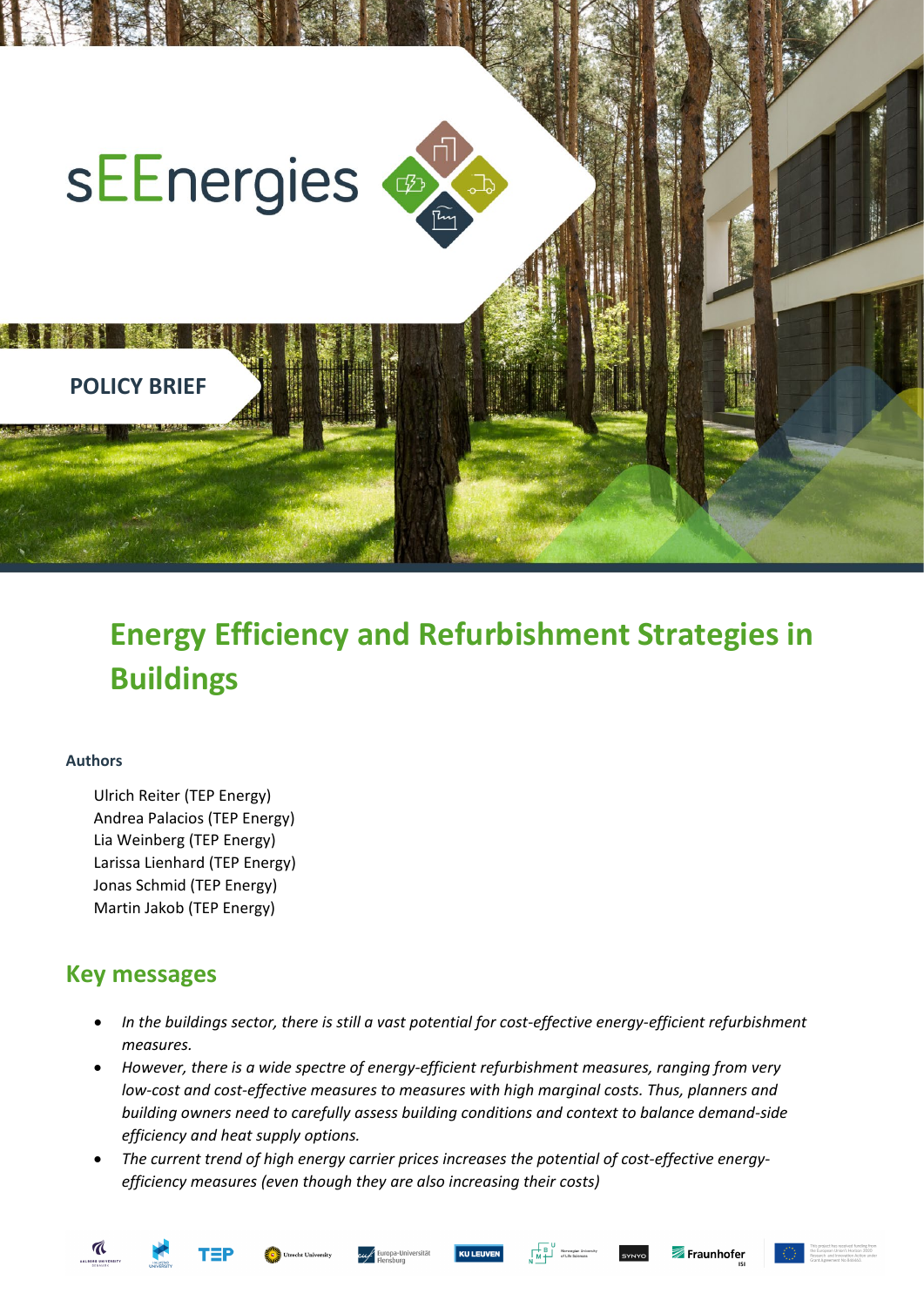- *Policy interventions should focus on either the refurbishment depth or the refurbishment rate for existing buildings. However, both interventions are needed to address the full potential of existing EE measures.*
- *If high building codes are already implemented for new buildings, policy interventions should address the refurbishment rate of existing buildings rather than the refurbishment depth*
- *Increasing the rate of low investment costs refurbishment measures such as insulating ceilings and basements can help to achieve higher EE targets earlier in time*

# **Key findings and key recommendations**

Facts and aspects linked to the application of the EEFP in this sector and synergies between sectors included in this project:

- 1) With an energy-efficient retrofit of the building envelope, up to 25% of heating energy demand can be saved in addition to the baseline scenario. Higher savings can be achieved if some moderate add-on costs are accepted. Such measures might become cost-effective with higher energy prices.
- 2) The most cost-efficient measures for building refurbishment considered are simple measures such as improving roof and basement insulation, which usually do not need high additional investments for scaffolding or sockets. However, to tap the full additional savings potential, these measures are not sufficient if the refurbishment rate cannot be increased by relevant factors.
- 3) To achieve higher EE targets, one needs to address both, the refurbishment depth as well as the refurbishment rate. Additionally, different building age classes need to be addressed by specific refurbishment policies.
- 4) Deep refurbishment needs to be implemented in the first step to avoid additional costs due to double work. This means that buildings that are foreseen for refurbishment anyway need to be refurbished at deeper levels to avoid these buildings needing to be refurbished in a short time afterward to achieve lower energy demand levels.
- 5) The introduction of low investment cost solutions, high-efficiency materials, and/or the promotion of standardized refurbishment procedures help to reduce architectural, technical, financial, and regulatory barriers.
- 6) Non-energy-related benefits of refurbishment measures need to be better understood to be quantified and therefore can be promoted as supporting impact for the implementation of such measures. Yet there are indications that non-energy benefits might be even higher than direct energy benefits.

#### **Tool Box – Visualisation, Exploitable Tools, and Data from WP1**

- 7) The **database** provided (accessible on the web page https://www.seenergies.eu/) allow us to quantify and compare on the single building level different refurbishment strategies for different building and countries, including a comparison with benefits related to reduced heating system investments. Depending on the refurbishment case, the cost savings on the heating system vary.
- 8) The **review of non-energy-related benefits** allows for specifically targeting further research in this field of work (report accessible on the web page https://www.seenergies.eu/).
- 9) The improvement of the **FORECAST model** and the respective scenarios calculated help to compare the cost-effectiveness of refurbishment measures and investments in renewable energies (link to WP6). The enhanced FORECAST model is being used in follow-up projects, e.g., in collaboration with NGOs, policymakers, and energy utilities.